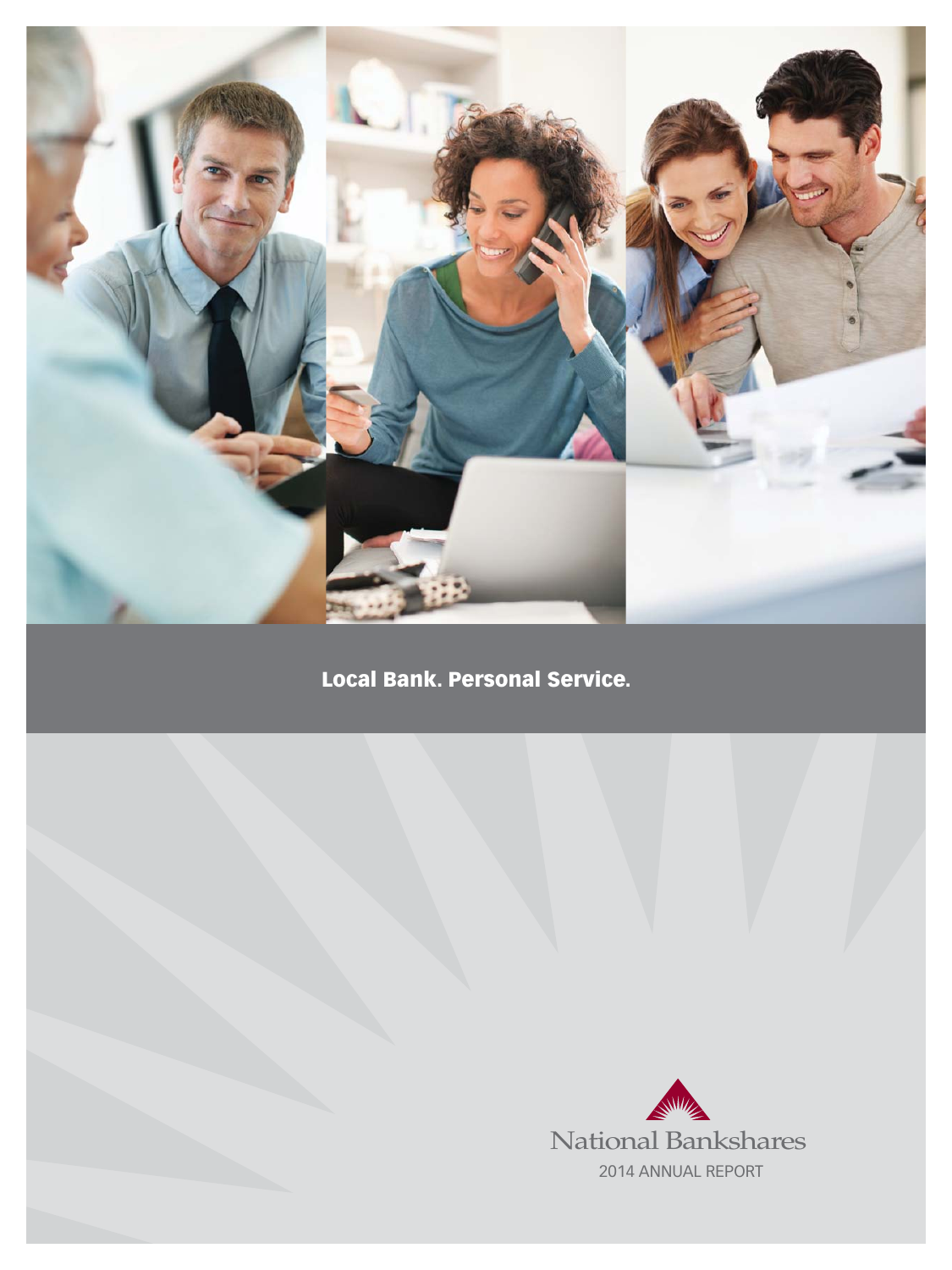**National Bankshares, Inc.** is committed to providing the people of Southwest Virginia with truly personalized community banking. We always strive to provide friendly service and a combination of traditional and innovative banking products to meet our customers' diverse needs. We also believe in giving back to our community by supporting local people and organizations who make our hometowns a better place to live. Thank you for choosing us for your financial needs and for placing your trust in National Bankshares, Inc.

#### **CONTENTS**

| <b>Financial Highlights</b>            |               |
|----------------------------------------|---------------|
| Message to Shareholders                | $\mathcal{P}$ |
| National Bankshares Board of Directors | 3             |
| <b>Consolidated Balance Sheets</b>     |               |
| Consolidated Statements of Income      | 5             |
| National Bank Board of Directors       | ĥ             |
| Our Region                             | 7             |
| Corporate Information                  |               |

#### annual meeting

The National Bankshares, Inc. Annual Meeting of Stockholders will be held on Tuesday, May 12, 2015 at 3:00 p.m. at Custom Catering Center, 902 Patrick Henry Drive, Blacksburg, Virginia.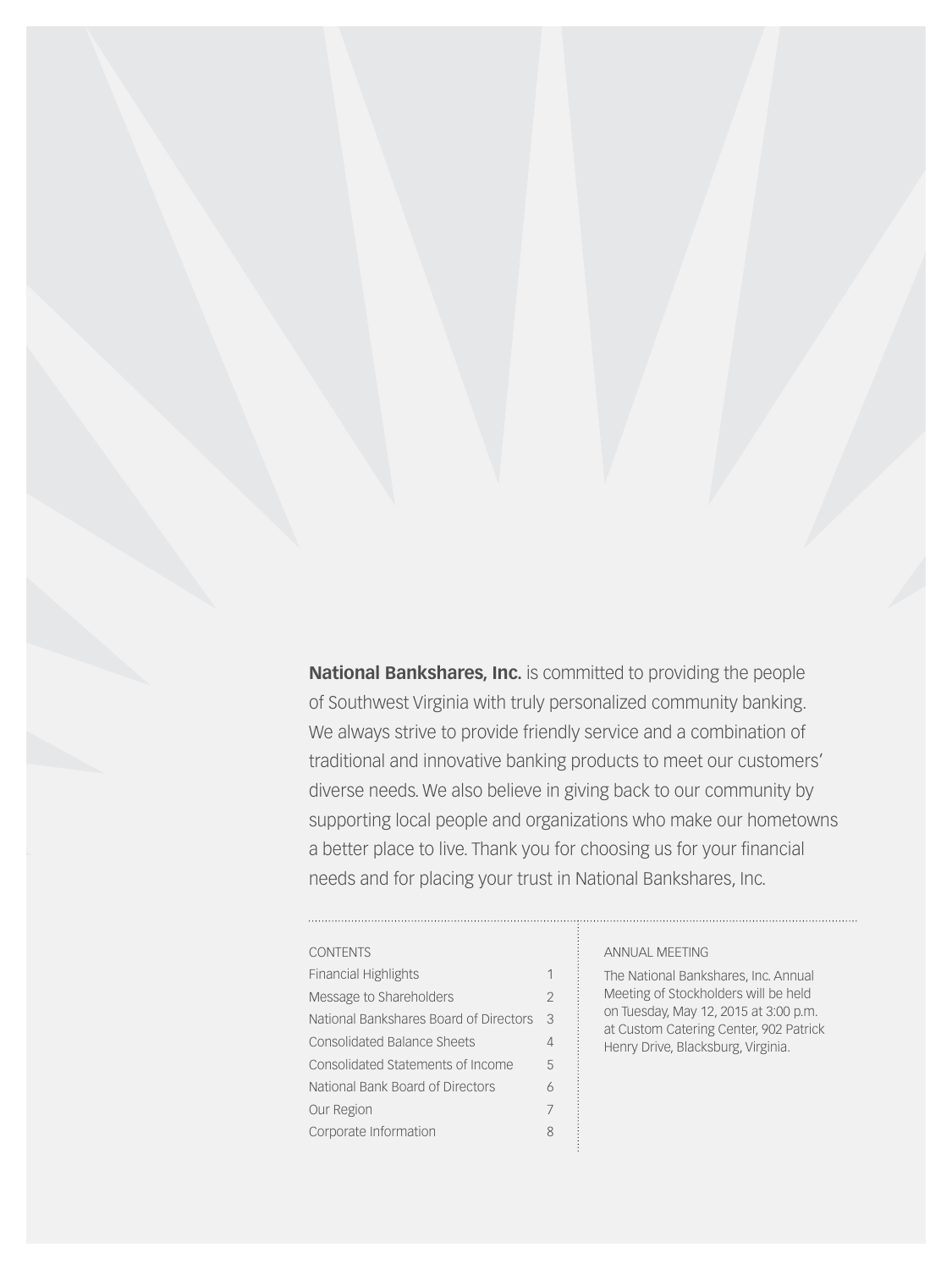## National Bankshares, Inc.

National Bankshares, Inc. is the Blacksburg, Virginia based holding company of the 124-year old National Bank. Founded in 1986 with the mission of providing a solid community banking investment that benefits our region, Bankshares is a nationally-recognized leader in community banking performance. In addition to National Bank, National Bankshares also operates a financial services subsidiary, National Bankshares Financial Services, Inc., that provides investment and insurance services in a community bank setting.

Financial Highlights (\$ in thousands, except ratios, share and per share data)

| For the year                     | 2014         | 2013                   | 2012                   | 2011                   | 2010                   |
|----------------------------------|--------------|------------------------|------------------------|------------------------|------------------------|
| Net income                       | \$<br>16,914 | $\mathbb{S}$<br>17,790 | $\mathbb{S}$<br>17,747 | $\mathbb{S}$<br>17,638 | $\mathbb{S}$<br>15,569 |
| Basic net income per share       | 2.43         | 2.56                   | 2.56                   | 2.54                   | 2.25                   |
| Diluted net income per share     | 2.43         | 2.55                   | 2.55                   | 2.54                   | 2.24                   |
| Cash dividends per share         | 1.13         | 1.12                   | 1.10                   | 1.00                   | 0.91                   |
| Return on average assets         | 1.51%        | 1.63%                  | 1.64%                  | 1.71%                  | 1.57%                  |
| Return on average equity         | 10.72%       | 11.90%                 | 12.01%                 | 12.89%                 | 12.07%                 |
| Net interest margin              | 4.01%        | 4.24%                  | 4.37%                  | 4.59%                  | 4.52%                  |
| Efficiency ratio                 | 47.17%       | 45.99%                 | 43.77%                 | 44.00%                 | 46.01%                 |
| Average equity to average assets | 14.08%       | 13.71%                 | 13.68%                 | 13.26%                 | 13.03%                 |
| At year-end                      | 2014         | 2013                   | 2012                   | 2011                   | 2010                   |
| Loans, net                       | 597,203      | 587,463                | 583,813                | 580,402                | 568,779                |
| Total securities                 | 385,385      | 347,109                | 350,117                | 317,075                | 314,092                |
| <b>Total assets</b>              | 1,154,731    | 1,110,630              | 1,104,361              | 1,067,102              | 1,022,238              |
| Total deposits                   | 982,428      | 960,036                | 946,766                | 919,333                | 884,583                |
| Stockholders' equity             | 166,303      | 145,892                | 150,109                | 141,299                | 129,187                |
| Book value per share             | 23.93        | 21.00                  | 21.60                  | 20.36                  | 18.63                  |



Loans, net (\$ millions)  $0<sub>1</sub>$ 200 400 600 '10 '11 '12 '13 '14 580.4 583.8 587.5 597.2 568.8



Total assets (\$ billions)







Book value per share (\$)

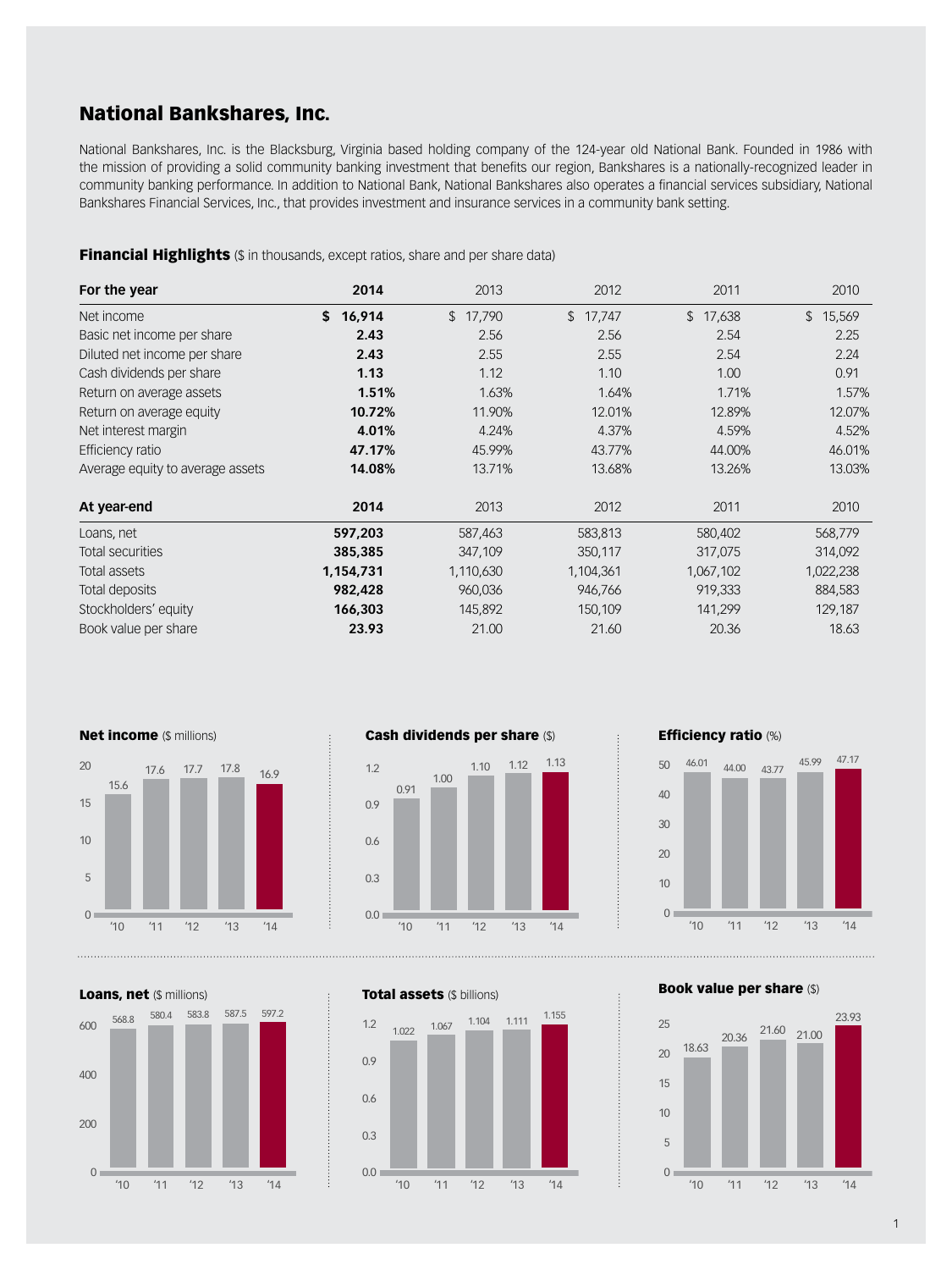### To Our Shareholders

In 2014, we were reminded that banking is a cyclical business. It comes as no surprise that given the continued economic weakness in our marketplace that our year-end results are not consistent with our record high financial performance in recent years. As true community bankers, we are committed to working with our customers to assist them through tough times but we remain focused on monitoring and dealing with deteriorating credits, as well as taking measures necessary to improve earnings capability.

Net income after taxes for 2014 was \$16.91 million, a decrease from the \$17.79 million earned in 2013. Despite the fact that net income decreased as a result of the compression of margins and slow economic activity in our marketplace, your Company was able to report strong returns in some key areas. The 2014 return on average assets and return on average equity were 1.51% and 10.72%, respectively. The Company's basic earnings per share in 2014 were \$2.43. Stockholders' equity was \$166 million at year-end 2014, an increase of almost 14% from year-end 2013. Total assets at \$1.15 billion grew over \$44.10 million, or almost 4%, during 2014.

Growing the loan portfolio with quality assets is important for our continued success. Loan officers and credit administration staff have been very focused on maintaining a loan portfolio with strong credit quality. While modest, we were able to improve loan growth in 2014 by increasing the loan portfolio to \$597 million at December 31, 2014, a \$9.74 million increase from December 31, 2013. We continue

## **We continue to focus on increasing assets and liabilities through growth in quality loans and core deposits.**

to focus on increasing assets and liabilities through growth in quality loans and core deposits. Again, by staying committed to our community banking philosophy, this growth objective will be accomplished through further development of our current customer relationships and identifying new customer relationships. We believe that through this process, we enhance our ability to serve our customers and communities while enhancing stockholder value.

The full detail of our financial performance is discussed in the Management's Discussion and Analysis section found in the attached U.S. Securities and Exchange Commission Form 10-K. Please take the opportunity to read this information as it provides additional insights and discussion related to our 2014 financial performance.

It also is important to note that after ongoing reviews of the Company's earnings and capital position, your Board of Directors declared dividends in 2014 totaling \$1.13 compared to \$1.12 in 2013. This per share dividend payment amount resulted in an increase in the dividend payout ratio to 46.43% in 2014 compared to 43.74% in 2013.

In April 2014, Brad Denardo was elected President & CEO of the Company's subsidiary bank, The National Bank of Blacksburg. His election by the Bank's board reflected his major contribution to the growth and development of the Bank. As many of you know, Brad joined the Bank in 1983, and his knowledge, experience and relationships inside and outside of the Bank have played a significant part in achieving our growth and success.

In 2015, margin compression, potential credit weaknesses, competition for customers, and further regulatory burdens will all be at the forefront. Nonetheless, we continue to focus our efforts to have National Bankshares be a top performer responding to the needs of our customers, our stockholders, our employees, and our communities.

On behalf of the Directors of the Company and of National Bank, the management team and all our employees, we thank you for your investment and support.

Jim Rakes

**James G. Rakes**  Chairman, President and Chief Executive Officer

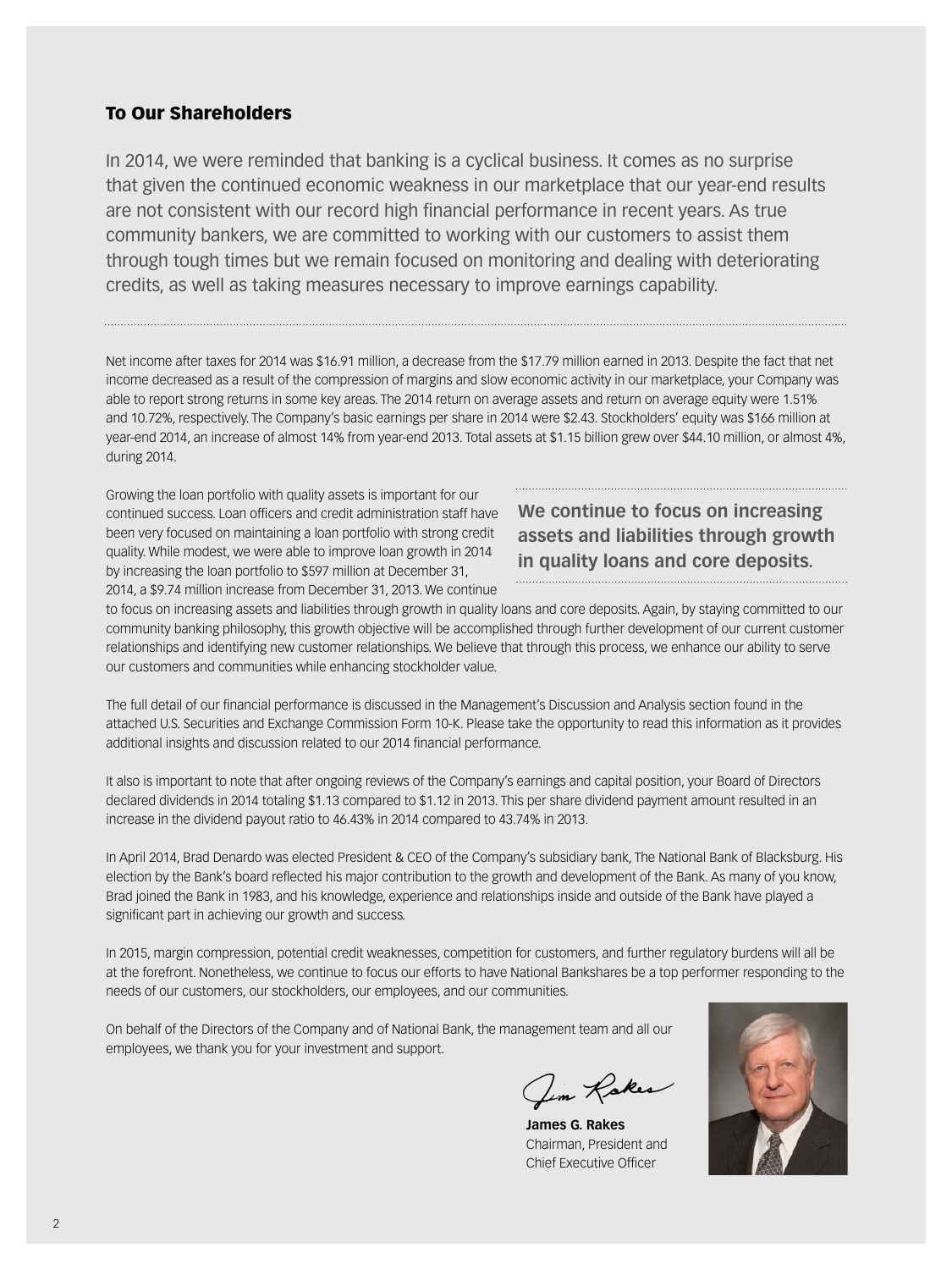### National Bankshares, Inc. Board of Directors

Fulfilling our community banking mission requires input from a diverse group of leaders who represent the region we serve. We are thankful for the talents and time of our directors, whose experience, vision and accountability help guide our Company forward.



#### Standing, from left:

**Glenn P. Reynolds**  *President*  Reynolds Architects, Inc.

**Lawrence J. Ball**  *President*  Moog Components Group

**William A. Peery** *President*  Cargo Oil Co., Inc.

**John E. Dooley**  *Chief Executive Officer*  Virginia Tech Foundation, Inc.

#### Seated, from left:

**Charles E. Green, III**  *Financial Planner*  AXA Advisors, L.L.C.

**Dr. Mary G. Miller**  *President*  Interactive Design and Development, Inc.

**Dr. James M. Shuler**  *Delegate, Retired*  Virginia House of Delegates **Dr. Jack M. Lewis**  *President*  New River Community College

#### **James G. Rakes**  *Chairman, President and Chief*

*Executive Officer*  National Bankshares, Inc. *Executive Chairman*  National Bank *Chairman, President and Chief Executive Officer* National Bankshares Financial Services, Inc.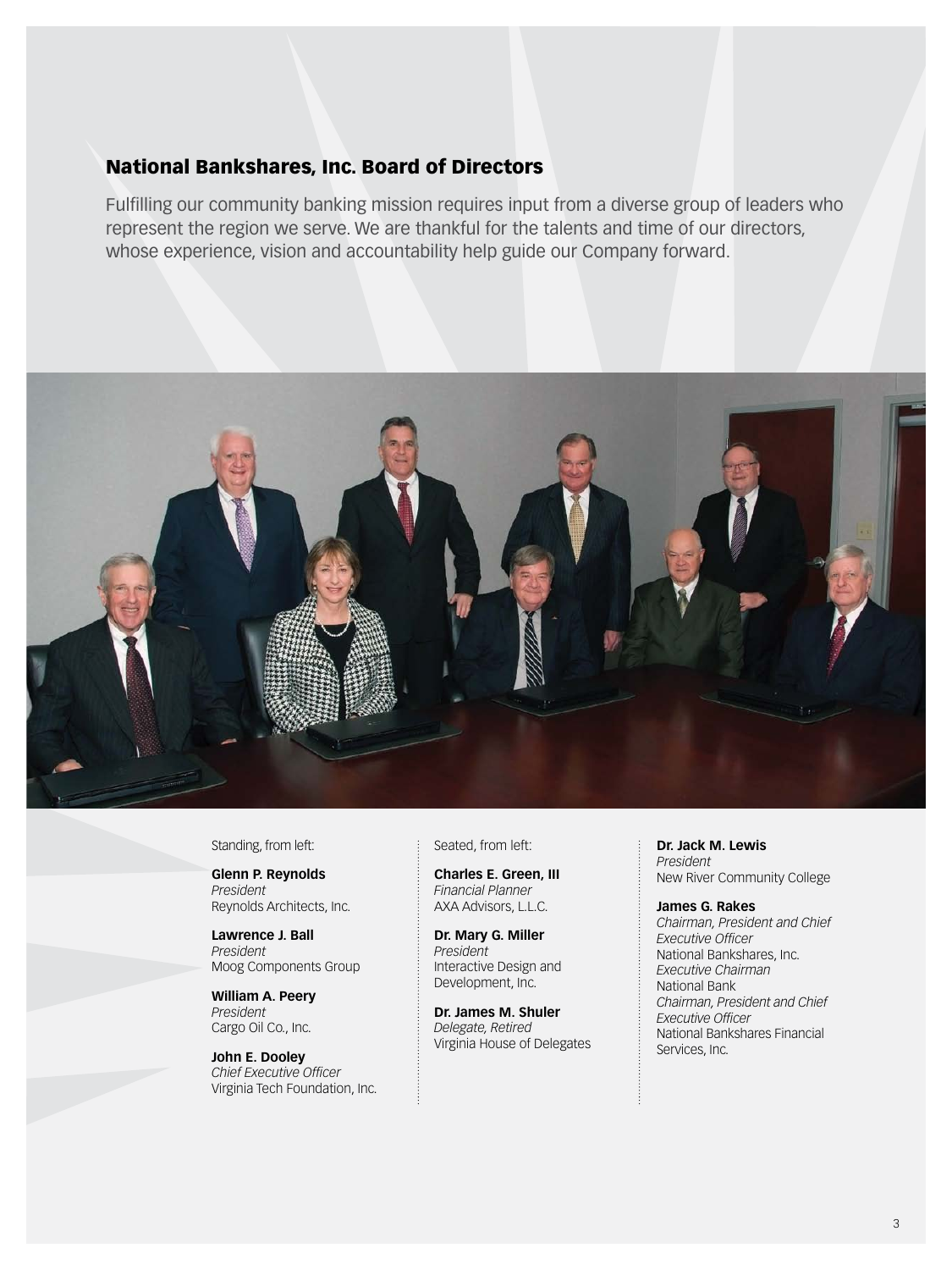## Consolidated Balance Sheets

\$ in thousands, except share and per share data

|                                                                   | December 31, 2014 |                                               | December 31, 2013 |
|-------------------------------------------------------------------|-------------------|-----------------------------------------------|-------------------|
| <b>Assets</b>                                                     |                   |                                               |                   |
| Cash and due from banks                                           | \$<br>12,894      | \$                                            | 13,283            |
| Interest-bearing deposits                                         | 102,548           |                                               | 98,066            |
| Securities available for sale, at fair value                      | 222,844           |                                               | 181,712           |
| Securities held to maturity (fair value approximates \$167,703 at |                   |                                               |                   |
| December 31, 2014 and \$159,337 at December 31, 2013)             | 161,452           |                                               | 163,983           |
| Restricted stock                                                  | 1,089             |                                               | 1,414             |
| Total securities                                                  | 385,385           |                                               | 347,109           |
| Mortgage loans held for sale                                      | 291               |                                               | 1,276             |
| Loans:                                                            |                   |                                               |                   |
| Real estate construction loans                                    | 45,562            |                                               | 45,925            |
| Consumer real estate loans                                        | 147,039           |                                               | 145,499           |
| Commercial real estate loans                                      | 310,762           |                                               | 311,266           |
| Commercial non real estate loans                                  | 33,413            |                                               | 31,262            |
| Public sector and IDA loans                                       | 41,361            |                                               | 34,220            |
| Consumer non real estate loans                                    | 28,182            |                                               | 28,423            |
| <b>Total loans</b>                                                | 606,319           |                                               | 596,595           |
| Less unearned income and deferred fees                            | (853)             |                                               | (905)             |
| Loans, net of unearned income and deferred fees                   | 605,466           |                                               | 595,690           |
| Less allowance for loan losses                                    | (8, 263)          |                                               | (8,227)           |
| Loans, net                                                        | 597,203           |                                               | 587,463           |
| Premises and equipment, net                                       | 9,131             |                                               | 9,951             |
| Accrued interest receivable                                       | 5,748             |                                               | 5,949             |
| Other real estate owned, net                                      | 4,744             |                                               | 4,712             |
| Intangible assets and goodwill                                    | 7,223             |                                               | 8,299             |
| Bank-owned life insurance (BOLI)                                  | 21,797            |                                               | 21,181            |
| Other assets                                                      | 7,767             |                                               | 13,341            |
| <b>Total assets</b>                                               | \$<br>1,154,731   | $\, \, \raisebox{12pt}{$\scriptstyle \circ$}$ | 1,110,630         |
| Liabilities and Stockholders' Equity                              |                   |                                               |                   |
| Noninterest-bearing demand deposits                               | \$<br>150,744     | \$                                            | 142,645           |
| Interest-bearing demand deposits                                  | 533,641           |                                               | 501,541           |
| Savings deposits                                                  | 81,297            |                                               | 74,141            |
| Time deposits                                                     | 216,746           |                                               | 241,709           |
| Total deposits                                                    | 982,428           |                                               | 960,036           |
| Accrued interest payable                                          | 68                |                                               | 92                |
| Other liabilities                                                 | 5,932             |                                               | 4,610             |
| <b>Total liabilities</b>                                          | 988,428           |                                               | 964,738           |
| Commitments and contingencies                                     |                   |                                               |                   |
| Stockholders' equity:                                             |                   |                                               |                   |
| Preferred stock, no par value, 5,000,000 shares authorized;       |                   |                                               |                   |
| none issued and outstanding                                       |                   |                                               |                   |
| Common stock of \$1.25 par value. Authorized 10,000,000           |                   |                                               |                   |
| shares; issued and outstanding, 6,950,474 shares in 2014          |                   |                                               |                   |
| and 6,947,974 shares in 2013                                      | 8,688             |                                               | 8,685             |
| Retained earnings                                                 | 163,287           |                                               | 154,171           |
| Accumulated other comprehensive (loss), net                       | (5,672)           |                                               | (16,964)          |
| Total stockholders' equity                                        | 166,303           |                                               | 145,892           |
| Total liabilities and stockholders' equity                        | \$<br>1,154,731   | \$                                            | 1,110,630         |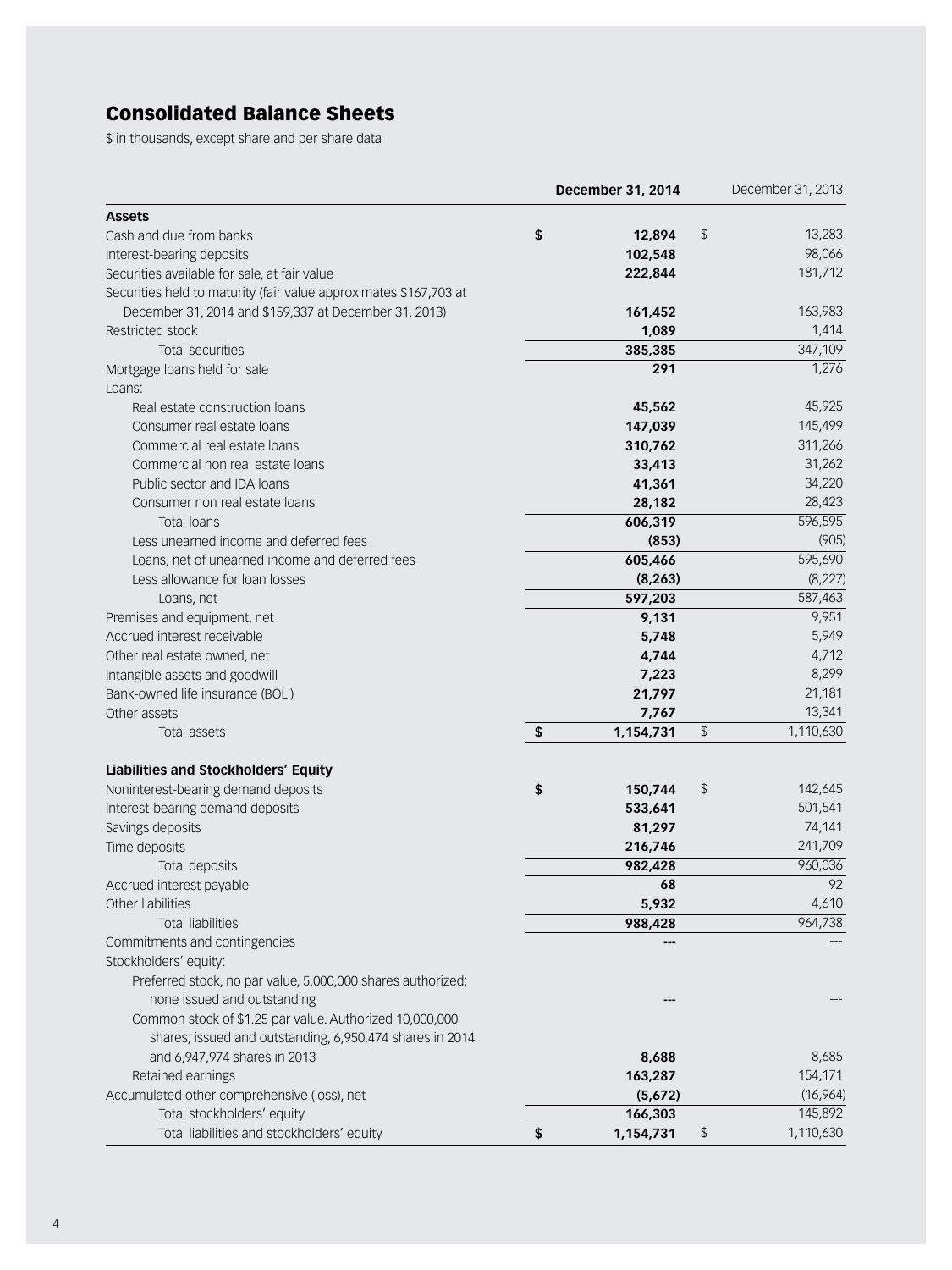## Consolidated Statements of Income

\$ in thousands, except share and per share data

|                                                     | Years ended December 31, |                |    |        |                                               |        |
|-----------------------------------------------------|--------------------------|----------------|----|--------|-----------------------------------------------|--------|
|                                                     |                          | 2014           |    | 2013   |                                               | 2012   |
| <b>Interest Income</b>                              |                          |                |    |        |                                               |        |
| Interest and fees on loans                          | \$                       | 31,217         | \$ | 32,819 | $\sqrt{2}$                                    | 35,354 |
| Interest on interest-bearing deposits               |                          | 262            |    | 213    |                                               | 240    |
| Interest on securities - taxable                    |                          | 6,798          |    | 6,585  |                                               | 6,460  |
| Interest on securities - nontaxable                 |                          | 5,826          |    | 6,388  |                                               | 6,463  |
| Total interest income                               |                          | 44,103         |    | 46,005 |                                               | 48,517 |
| <b>Interest Expense</b>                             |                          |                |    |        |                                               |        |
| Interest on time deposits of \$100 or more          |                          | 570            |    | 865    |                                               | 1,491  |
| Interest on other deposits                          |                          | 4,329          |    | 5,090  |                                               | 6,396  |
| Total interest expense                              |                          | 4,899          |    | 5,955  |                                               | 7,887  |
| Net interest income                                 |                          | 39,204         |    | 40,050 |                                               | 40,630 |
| Provision for loan losses                           |                          | 1,641          |    | 1,531  |                                               | 3,134  |
| Net interest income after provision for loan losses |                          | 37,563         |    | 38,519 |                                               | 37,496 |
| <b>Noninterest Income</b>                           |                          |                |    |        |                                               |        |
| Service charges on deposit accounts                 |                          | 2,434          |    | 2,563  |                                               | 2,594  |
| Other service charges and fees                      |                          | 187            |    | 225    |                                               | 243    |
| Credit card fees                                    |                          | 3,631          |    | 3,330  |                                               | 3,278  |
| Trust income                                        |                          | 1,213          |    | 1,150  |                                               | 1,313  |
| <b>BOLI</b> income                                  |                          | 711            |    | 739    |                                               | 814    |
| Other income                                        |                          | 868            |    | 997    |                                               | 669    |
| Realized securities gains (losses), net             |                          | $\overline{2}$ |    | (46)   |                                               | 60     |
| Total noninterest income                            |                          | 9,046          |    | 8,958  |                                               | 8,971  |
| <b>Noninterest Expense</b>                          |                          |                |    |        |                                               |        |
| Salaries and employee benefits                      |                          | 11,691         |    | 11,978 |                                               | 12,005 |
| Occupancy and furniture and fixtures                |                          | 1,722          |    | 1,616  |                                               | 1,589  |
| Data processing and ATM                             |                          | 1,643          |    | 1,700  |                                               | 1,593  |
| FDIC assessment                                     |                          | 533            |    | 554    |                                               | 475    |
| Credit card processing                              |                          | 2,593          |    | 2,546  |                                               | 2,442  |
| Intangible assets amortization                      |                          | 1,075          |    | 1,078  |                                               | 1,083  |
| Net costs of other real estate owned                |                          | 369            |    | 296    |                                               | 208    |
| Franchise taxes                                     |                          | 1,182          |    | 1,083  |                                               | 901    |
| Other operating expenses                            |                          | 3,709          |    | 3,519  |                                               | 3,179  |
| Total noninterest expense                           |                          | 24,517         |    | 24,370 |                                               | 23,475 |
| Income before income tax expense                    |                          | 22,092         |    | 23,107 |                                               | 22,992 |
| Income tax expense                                  |                          | 5,178          |    | 5,317  |                                               | 5,245  |
| Net income                                          | \$                       | 16,914         | \$ | 17,790 | $\, \, \raisebox{12pt}{$\scriptstyle \circ$}$ | 17,747 |
| Basic net income per common share                   | \$                       | 2.43           | \$ | 2.56   | $\, \, \raisebox{12pt}{$\scriptstyle \circ$}$ | 2.56   |
| Fully diluted net income per common share           | \$                       | 2.43           | \$ | 2.55   | $\, \, \raisebox{12pt}{$\scriptstyle \circ$}$ | 2.55   |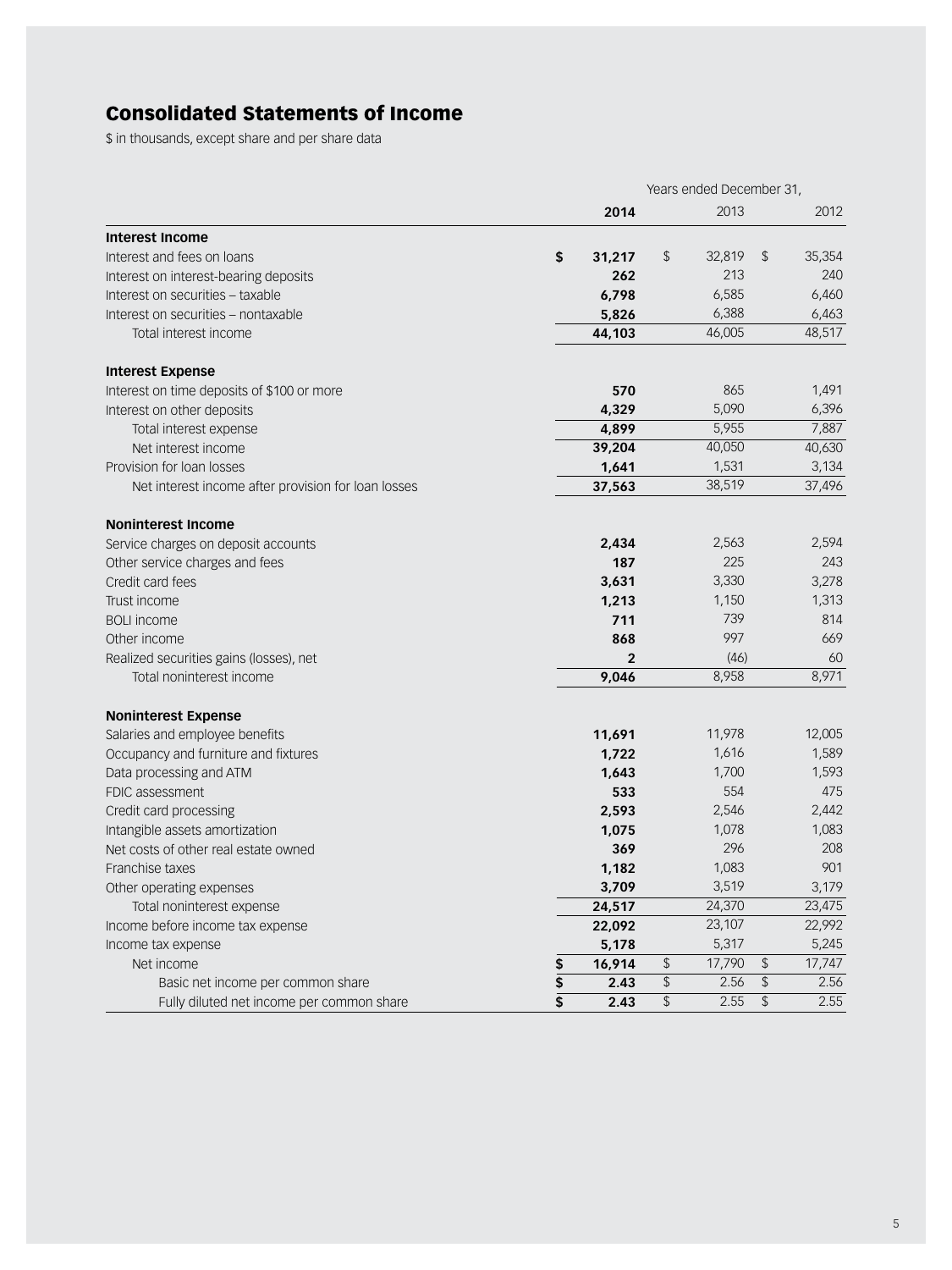### National Bank Board of Directors



From left to right:

#### **F. Brad Denardo**

*Executive Vice President* National Bankshares, Inc. *President and Chief Executive Officer*  National Bank *Treasurer*  National Bankshares Financial Services, Inc.

**James C. Thompson** *Chairman* Thompson & Litton, Inc.

#### **James G. Rakes**

*Chairman, President and Chief Executive Officer* National Bankshares, Inc. *Executive Chairman*  National Bank *Chairman, President and Chief Executive Officer*  National Bankshares Financial Services, Inc.

**Dr. J. Lewis Webb, Jr.** *Retired Dentist*

**Dr. James M. Shuler** *Delegate, Retired*  Virginia House of Delegates **Michael E. Dye**  *Pharmacist/Owner*  New Graham Pharmacy

#### **Mildred R. Johnson**

*Associate Vice Provost for Enrollment Management and Director of Undergraduate Admissions* Virginia Polytechnic Institute and State University

#### **Norman V. Fitzwater** *President*  A Cleaner World, Blacksburg

#### National Bank Advisory Boards

Montgomery County: Dan A. Dodson, Kathryn S. Oddo, James J. Owen, Arlene A. Saari, James C. Stewart, Marc A. Verniel

Giles County: Dr. Terry E. Arbogast, Lisa W. Epperly, Dr. Robert C. McCracken

Galax: Thomas L. McChesney, Dr. James A. Williams, Jr., David F. Wilson

Christiansburg/Radford/Pulaski County: Charles R. Beller, III, William K. Cunningham, Dr. Kenneth E. Jones, Dr. Peter J. McDonald

Richlands: Thurmon T. Hackworth, Dr. Marvin D. Harman, Peter M. Mulkey, John M. Warner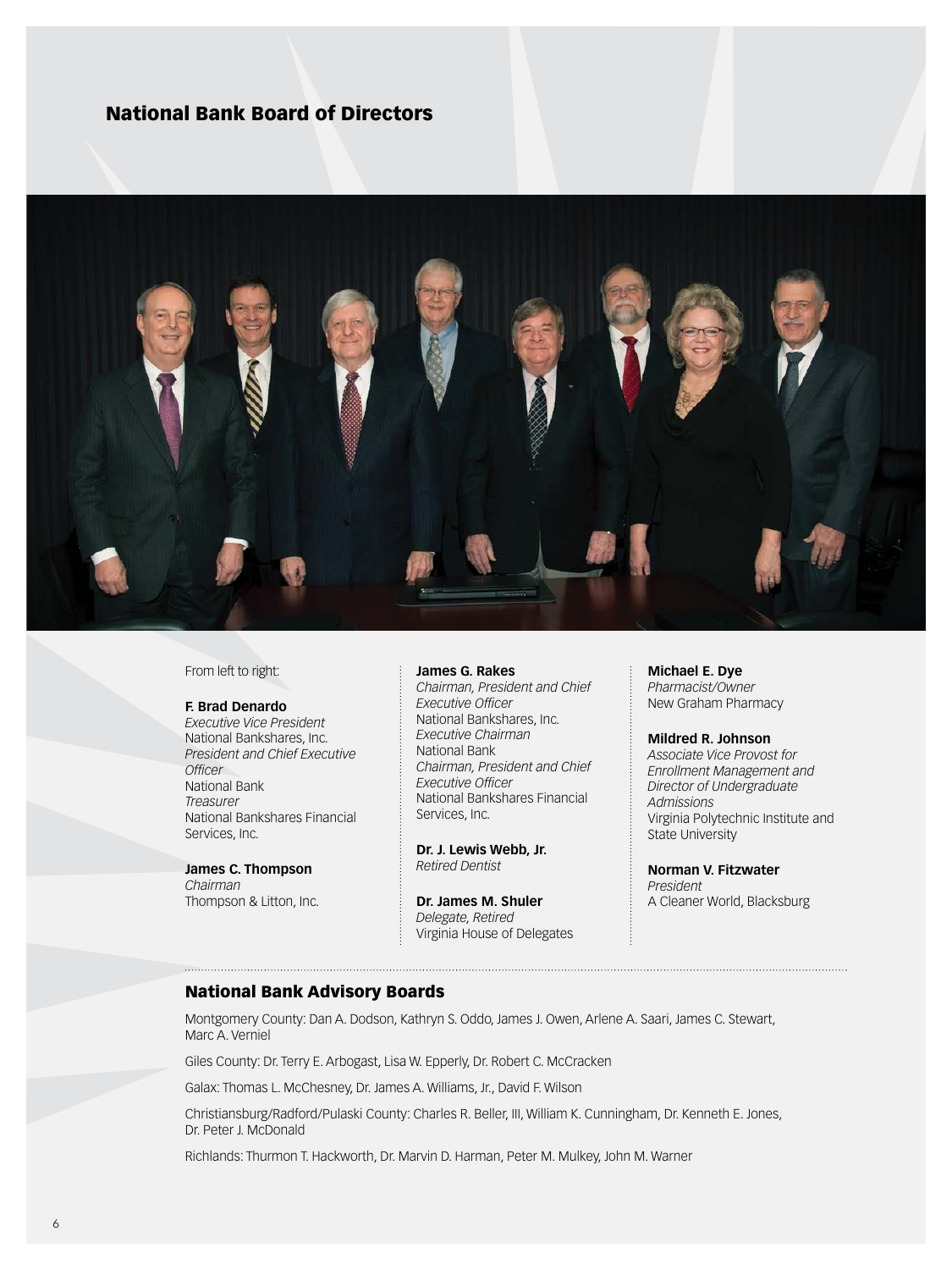

## Proudly serving a dynamic region

The mountains and valleys of southwestern Virginia are well known for their scenic beauty. Look beyond the picture-postcard landscapes and you'll find a diversified 21st century economy made possible by the talented and hardworking people who call this area home. Rich in agricultural, mineral and forest resources, our region's economy has become a leader in higher education, research, medicine, high tech manufacturing and information technology. We've also embraced our cultural heritage by fostering a thriving art, music and food scene. National Bankshares, Inc. is proud to be a part of the communities we serve, and we're dedicated to meeting the financial needs of our unique region with truly local, personalized banking.

> *Serving southwest Virginia with 25 convenient offices*